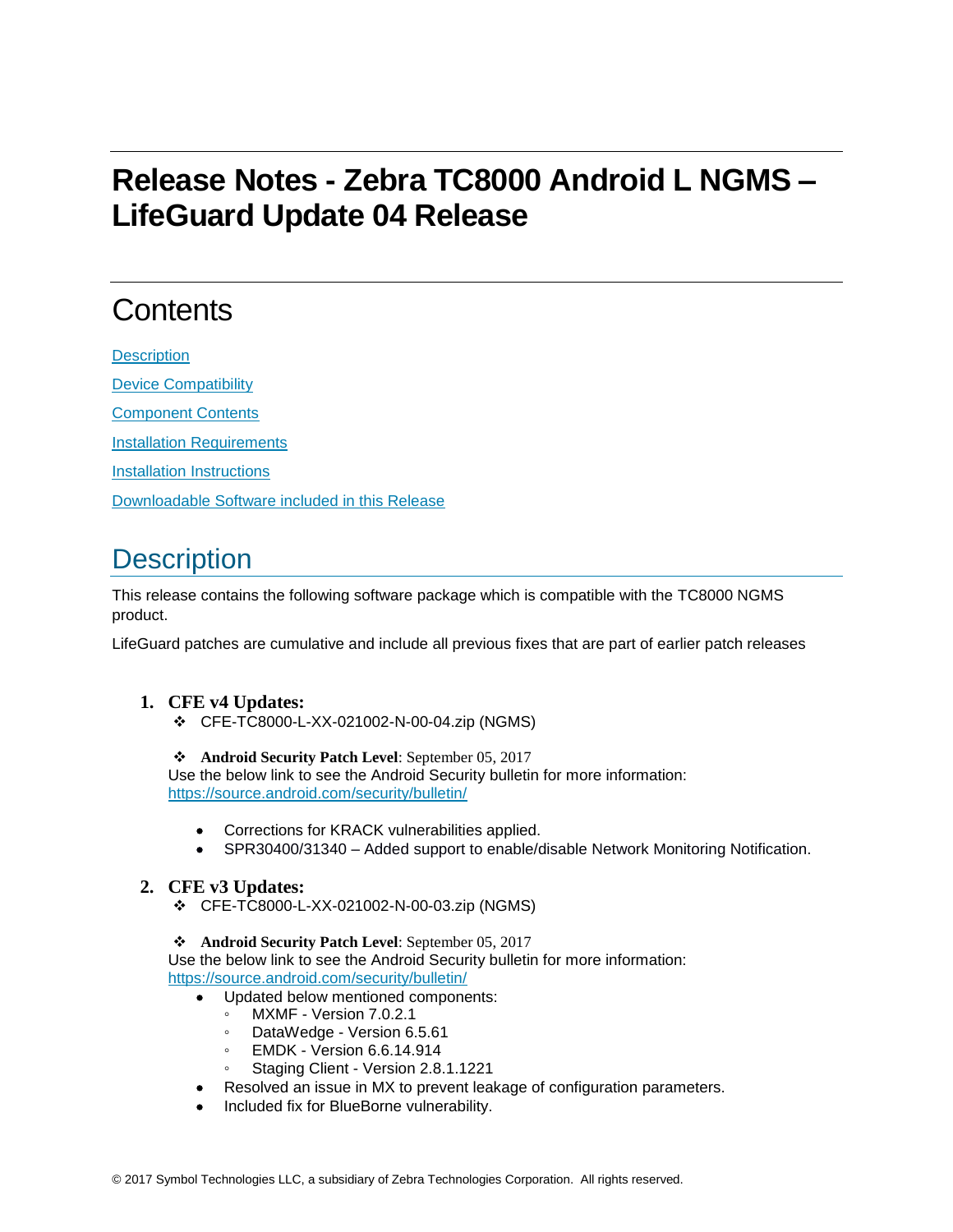- SPR31745 Resolved an issue wherein AOSP doesn't returns a network interface address when myIpAddress/myIpAddressEx is queried.
- SPR32373 Resolved an issue wherein the barcode data is not transmitted when "All Decoders" is unchecked and every single decoder is checked.
- SPR32582 Added support for Netherlands Belgium language.
- SPR32008 SPR31820 Resolved an issue wherein scanning PDF417 barcodes which contain embedded 0x0D characters resulted in continuous line of data instead of displaying in different lines.
- SPR32132/SPR32896 Resolved an issue wherein wifi was getting disabled intermittently when the battery hot swaps were done frequently.
- SPR32676 Resolved an issue wherein DataWedge App crashes when Velocity App tries to send an Intent to enable the scanner plugin.
- SPR32775 Resolved an issue wherein the notification class created with FLAG INSISTENT was not getting cleared upon pulling down the notification drawer.

### **3. CFE v2 Updates:**

❖ CFE-TC8000-L-XX-021002-N-00-02.zip (NGMS)

### ❖ **Android Security Patch Level:** August 05, 2017

Use the below link to see the Android Security bulletin for more information: <https://source.android.com/security/bulletin/>

- SPR29912 Resolved an issue wherein certificates installation failed through stagenow.
- <span id="page-1-0"></span>SPR30401 - Added support to get the CFE version via MDM clients.
- SPR31954 Resolved an issue wherein dhcpd was not able to start due to lengthy host name.
- SPR32135 Resolved an issue wherein Settings screen does not revert to its normal state even though the locale language is changed from Arabic to English via EMDK.
- SPR32240 Resolved an issue wherein the scanner service was not responding while switching between applications.
- SPR32193\_SPR32230 Resolved an issue wherein devices experiencing authentication failures, and were not able to recover.
- SPR32539 Resolved an issue wherein build certificates were lost randomly even though certificates were not expired.
- SPR32355 Resolved an issue wherein dhcp was not able to start due to lengthy host name.
- SPR32413 Resolved an issue wherein after selecting the static option in the ethernet settings, changes are not reflecting in interface and the interface was always dhcp.
- SPR32326 Resolved an issue wherein Settings application crashed while trying to set enterprise keyboard as the default keyboard and disable AOSP keyboard through the stageNow profile.

### **4. CFE v1 Updates:**

❖ CFE-TC8000-L-XX-021002-N-00-01.zip (NGMS)

#### ❖ **Android Security Patch Level:** July 05, 2017

Use the below link to see the Android Security bulletin for more information: <https://source.android.com/security/bulletin/>

• Added Zebra patch version value in Settings to identify the CFE Patch version.

## Device Compatibility

This software release has been approved for Android TC8000 L models mentioned below.

| Device | Operating System |
|--------|------------------|
|        |                  |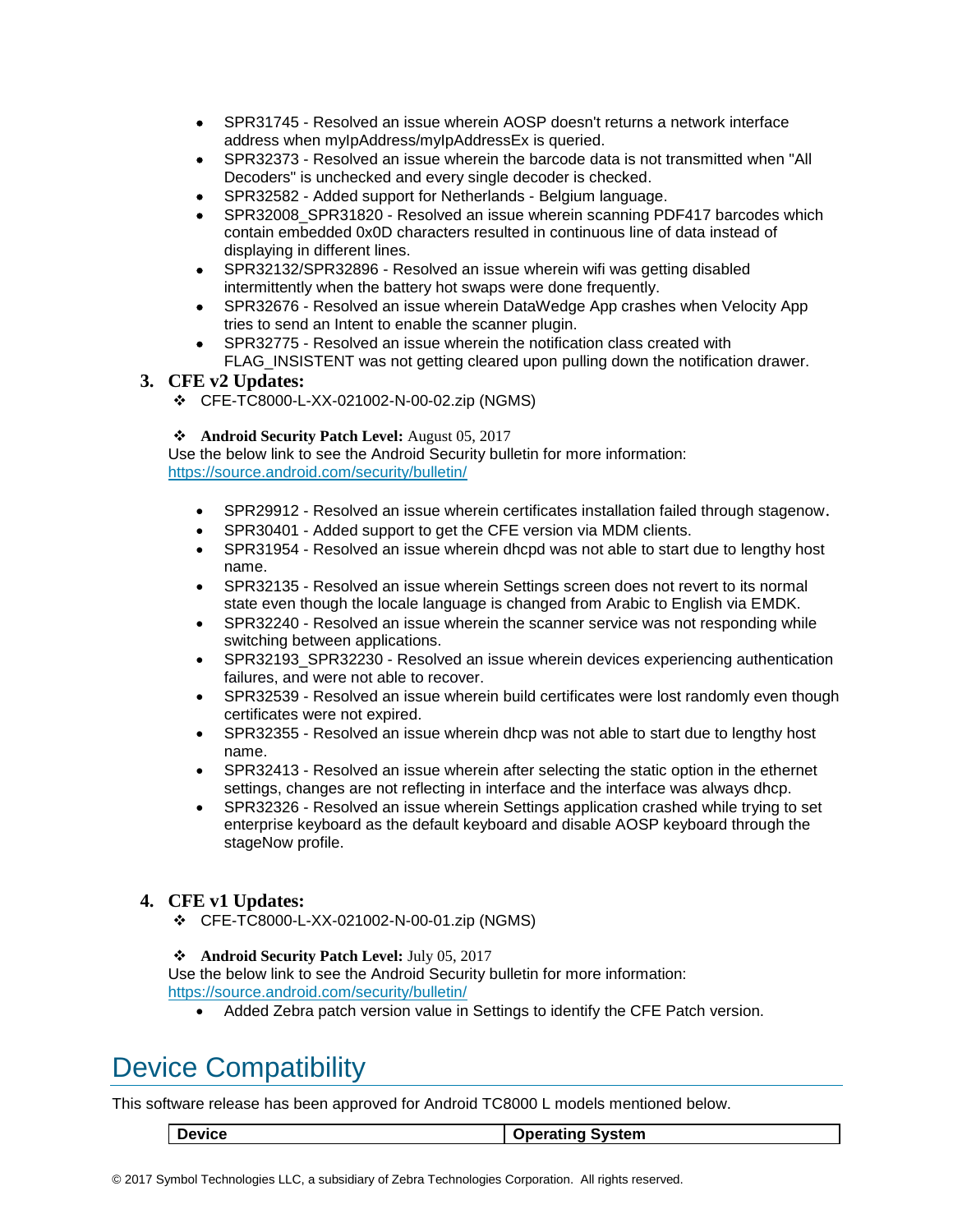| TC80N0-A000K110NA | Android 5.1.1 |
|-------------------|---------------|
| TC80N0-1000K210NA | Android 5.1.1 |
| TC80N0-2000K210NA | Android 5.1.1 |
| TC80N0-3000K210NA | Android 5.1.1 |
| TC80N0-A001K31CNA | Android 5.1.1 |
| TC80N0-1001K31CNA | Android 5.1.1 |
| TC80N0-2001K31CNA | Android 5.1.1 |
| TC80N0-3001K31CNA | Android 5.1.1 |
| TC80NH-A101K320NA | Android 5.1.1 |
| TC80NH-1101K420NA | Android 5.1.1 |
| TC80NH-2101K420NA | Android 5.1.1 |
| TC80NH-3101K420NA | Android 5.1.1 |
| TC80N0-1101K42ENA | Android 5.1.1 |
| TC80N0-A000K110IN | Android 5.1.1 |
| TC80N0-1000K210IN | Android 5.1.1 |
| TC80N0-2000K210IN | Android 5.1.1 |
| TC80N0-3000K210IN | Android 5.1.1 |
| TC80N0-A001K31CIN | Android 5.1.1 |
| TC80N0-1001K31CIN | Android 5.1.1 |
| TC80N0-2001K31CIN | Android 5.1.1 |
| TC80N0-3001K31CIN | Android 5.1.1 |
| TC80NH-A101K320IN | Android 5.1.1 |
| TC80NH-1101K420IN | Android 5.1.1 |
| TC80NH-2101K420IN | Android 5.1.1 |
| TC80NH-3101K420IN | Android 5.1.1 |
| TC80N0-1101K42EIN | Android 5.1.1 |
| TC80NH-2101K42ENA | Android 5.1.1 |
| TC80NH-2101K42EIN | Android 5.1.1 |
| TC80NH-1102K420NA | Android 5.1.1 |
| TC80NH-3102K420NA | Android 5.1.1 |
| TC80NH-1102K420IN | Android 5.1.1 |
| TC80NH-3102K420IN | Android 5.1.1 |
| TC80NH-1101K42ENA | Android 5.1.1 |
| TC80NH-1101K42EIN | Android 5.1.1 |

## <span id="page-2-0"></span>Component Contents

| Component / Description          | Version                           |
|----------------------------------|-----------------------------------|
| <b>Product Base Build Number</b> | $02 - 10 - 02 - 1 - 00 - A$       |
| <b>Zebra Patch Version</b>       | 4                                 |
| <b>Android Version</b>           | 5.1.1                             |
| Wi-Fi                            | FUSION QA 2.00.0.0.015-1027201719 |

# <span id="page-2-1"></span>Installation Requirements

- <span id="page-2-2"></span>• The Software update requires SKU hardware device.
- Enterprise Reset and Factory Reset package files are available on the TC8000 Software Download section on Zebra.com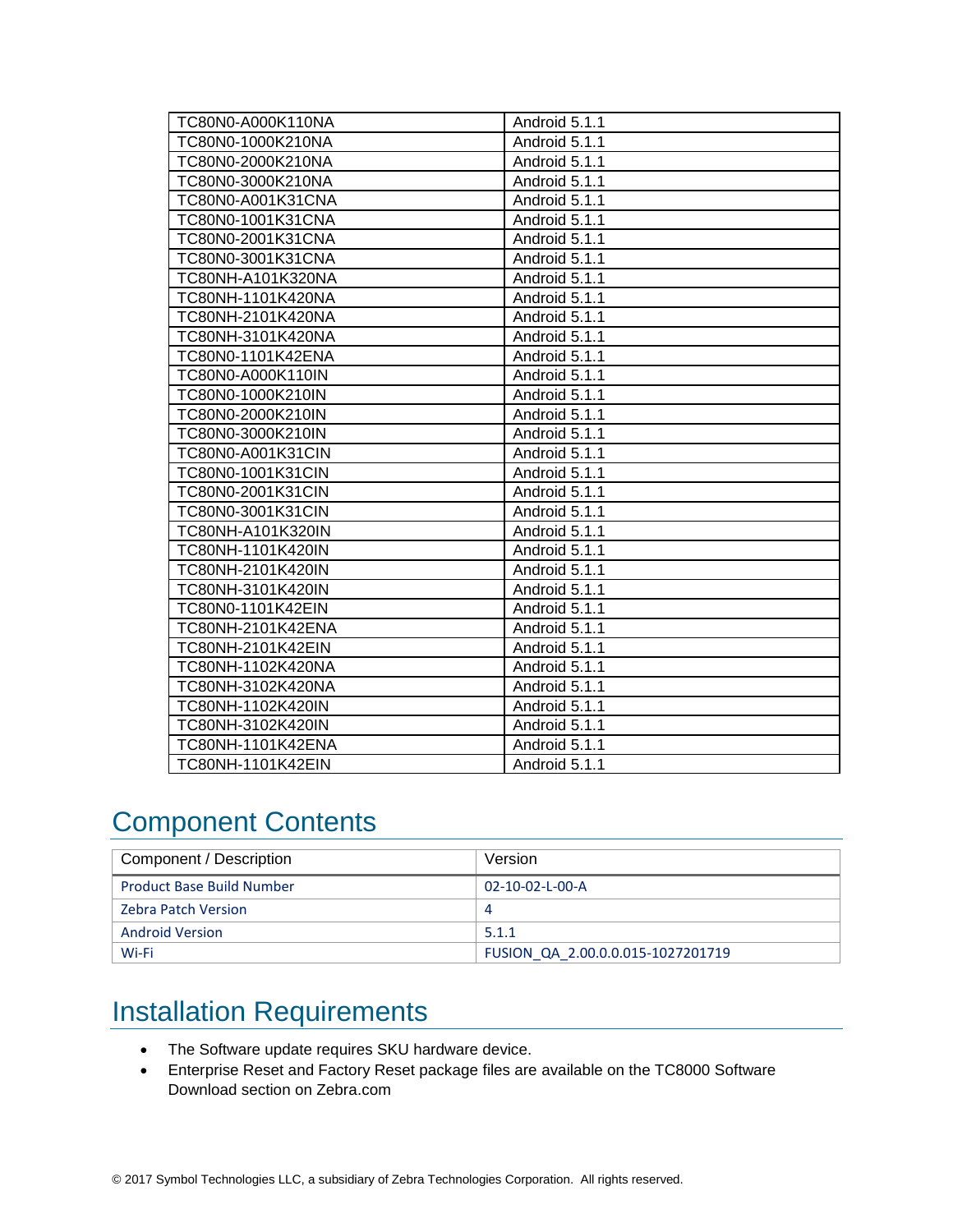## Installation Instructions

### BEFORE UPDATING THE OS IMAGE, EXTERNAL POWER MUST BE APPLIED TO THE TERMINAL VIA USB CHARGING CABLE OR CRADLE.

PLEASE ENSURE BATTERY LEVEL IS > 30%

### CFE software update procedure for TC8000 NGMS:

- 1. Connect the USB cable from your PC to the device and enable USB mass storage mode on the device.
- 2. On your PC you should see an internal and external USB mass storage drive (SD card) appears in the File Explore and copy "**CFE-TC8000-L-XX-021002-N-00-04.zip**" file to any storage.
- 3. Press and hold on the device Power button, click on power off and wait until the screen is turned OFF.
- 4. Press and hold power, Vol+ button and Scanner button.
- 5. Keep holding all three buttons until the device vibrates.
- 6. Device should enter recovery mode.
- 7. if applying update via Sideload Method
	- a. Use the Volume + and to highlight, "Apply update from ADB" and press the Scanner Key to select it
	- b. With your Command Prompt open in the Host machine, type "adb sideload" command and add a space and then drag and drop the CFE on to it and click enter.
	- c. Your PC screen will show files being installed and a little blue horizontal progress bar on your device will show status… and after about 6~ minutes it should be done and you should be back at the Android Recovery screen.
	- d. *"Reboot system now"* is highlighted. Press the Scanner Key to Reboot.
- 8. If applying update via SD card.
	- a. Click on Vol+ or Vol- to navigate and select SD card or internal storage. Press Scanner button to select it.
	- b. Click on Vol+ or Vol- to navigate to the recovery update zip file.
	- c. Click on Scanner button to select and start the recovery update process.
	- d. Device will automatically reboot and will be ready to use.
- 9. To Check the Android Patch Level after installing the CFE package in the device,
	- a. Settings->About Device->SW Components: Device Patch Version: 4
	- b. ADB Shell method: Execute following command from PC's command prompt: \$ adb shell getprop ro.device.patch.version \$ 4
- <span id="page-3-0"></span>10. Now you are all set to use your **TC8000**.